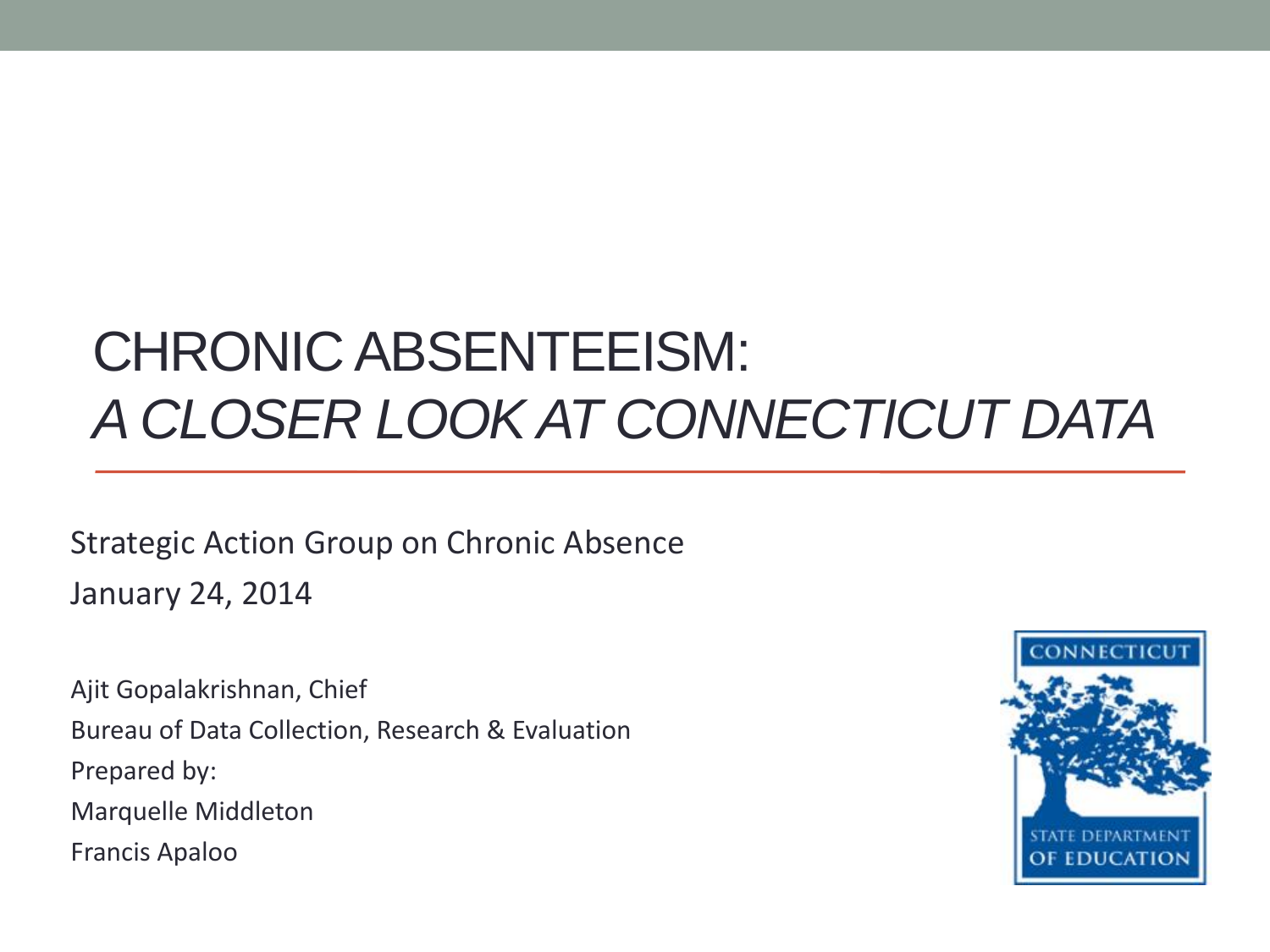# Why focus on Chronic Absenteeism?

- Commonly reported aggregate attendance measures for districts/schools/subgroups (e.g., a district attendance rate) may not adequately highlight the extent of individual absenteeism. For example, a high school may have an attendance rate of 92% but as many as quarter of their students could be chronically absent.
- Tracking attendance and chronic absenteeism on a frequent basis can help districts and schools to identify students who need interventions and support services. It is the first step to helping children achieve success in school.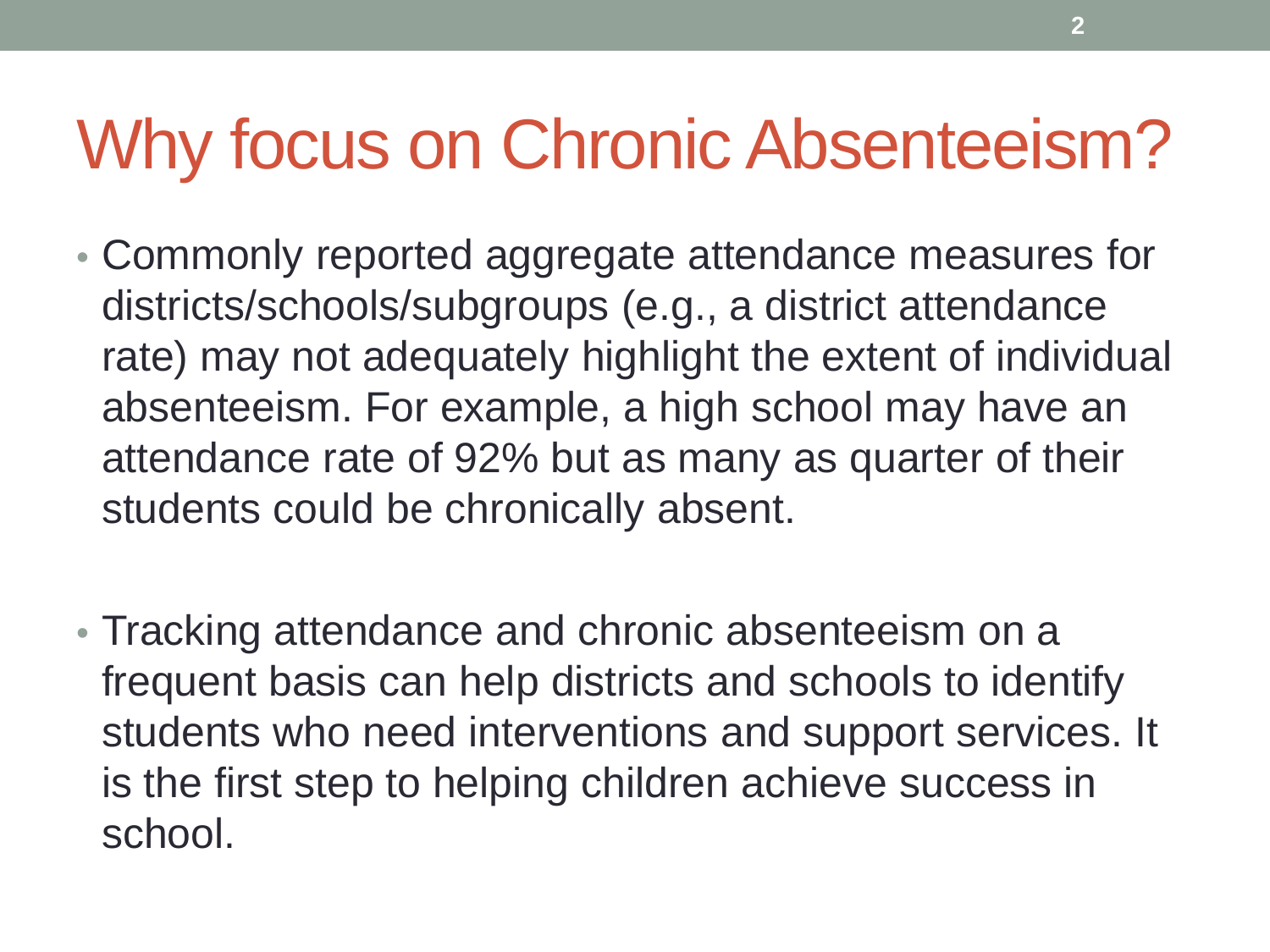#### Attendance Rate and Chronic Absenteeism (Eight Alliance Districts with Network Schools), 2011-12

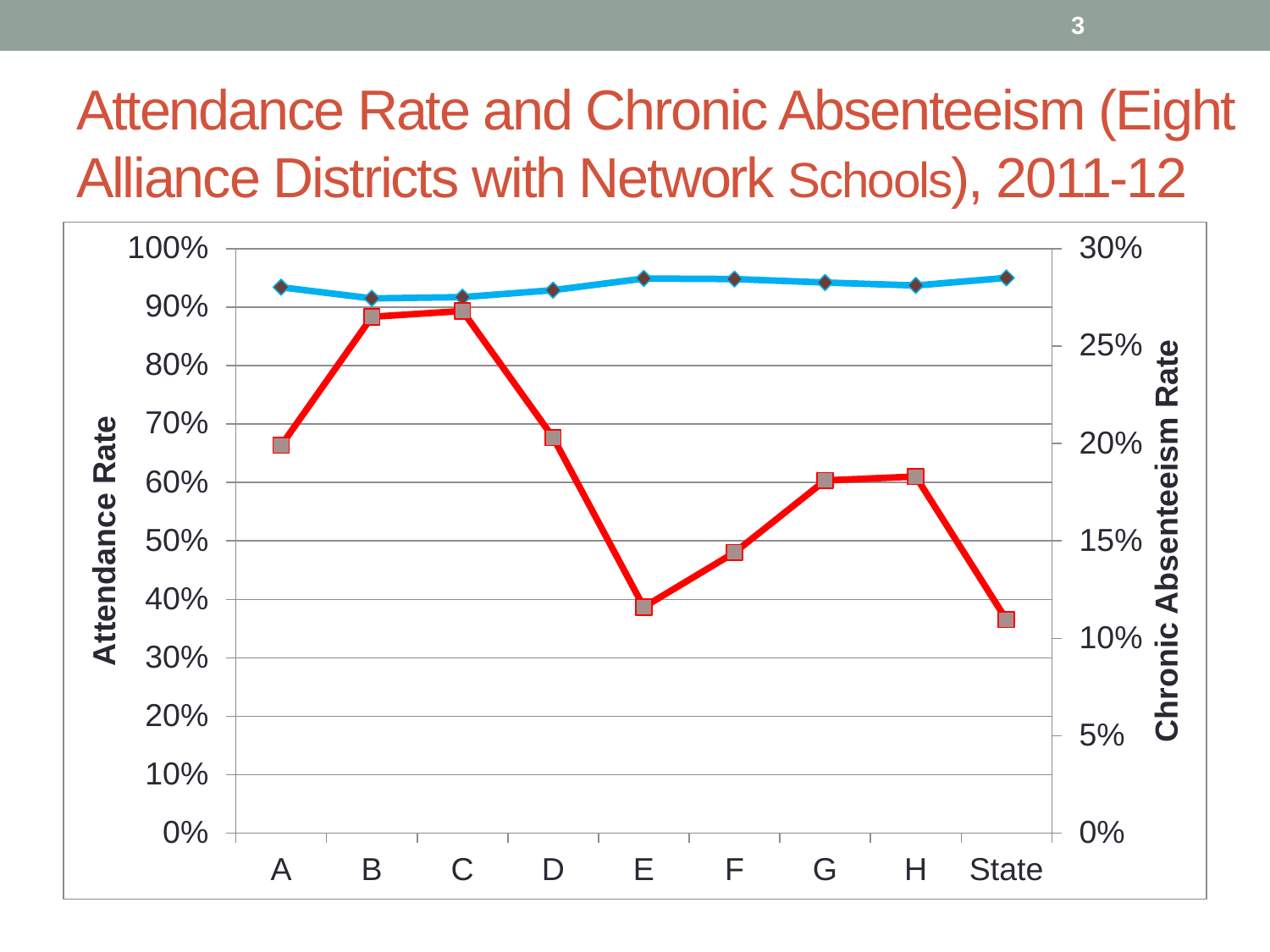#### School Attendance Matters

- Students need to attend school daily to succeed. If chronic early absence is not addressed at the elementary level, then it may worsen in the higher grades. A report by John Hopkins University outlines various research findings that highlight the **association of chronic absenteeism to student academic achievement and high school graduation**.
- Factors that contribute to chronic absence may be situated in the **family, school and/or the community**. Some examples of such factors include inadequate healthcare, high family mobility, low maternal education, food insecurity, ineffective parent engagement, and high levels of community violence.
- Solutions to high levels of chronic absenteeism will require the **collaborative efforts** of schools, communities, and families.
- *Chang & Romero, Present, Engaged & Accounted For: The Critical Importance of Addressing Chronic Absence in the Early Grades, National Center for Children in Poverty: September 2008.*
- *Balfanz, R., & Byrnes, V. (2012). Chronic Absenteeism: Summarizing What We Know From Nationally Available Data. Baltimore: Johns Hopkins University Center for Social Organization of Schools.*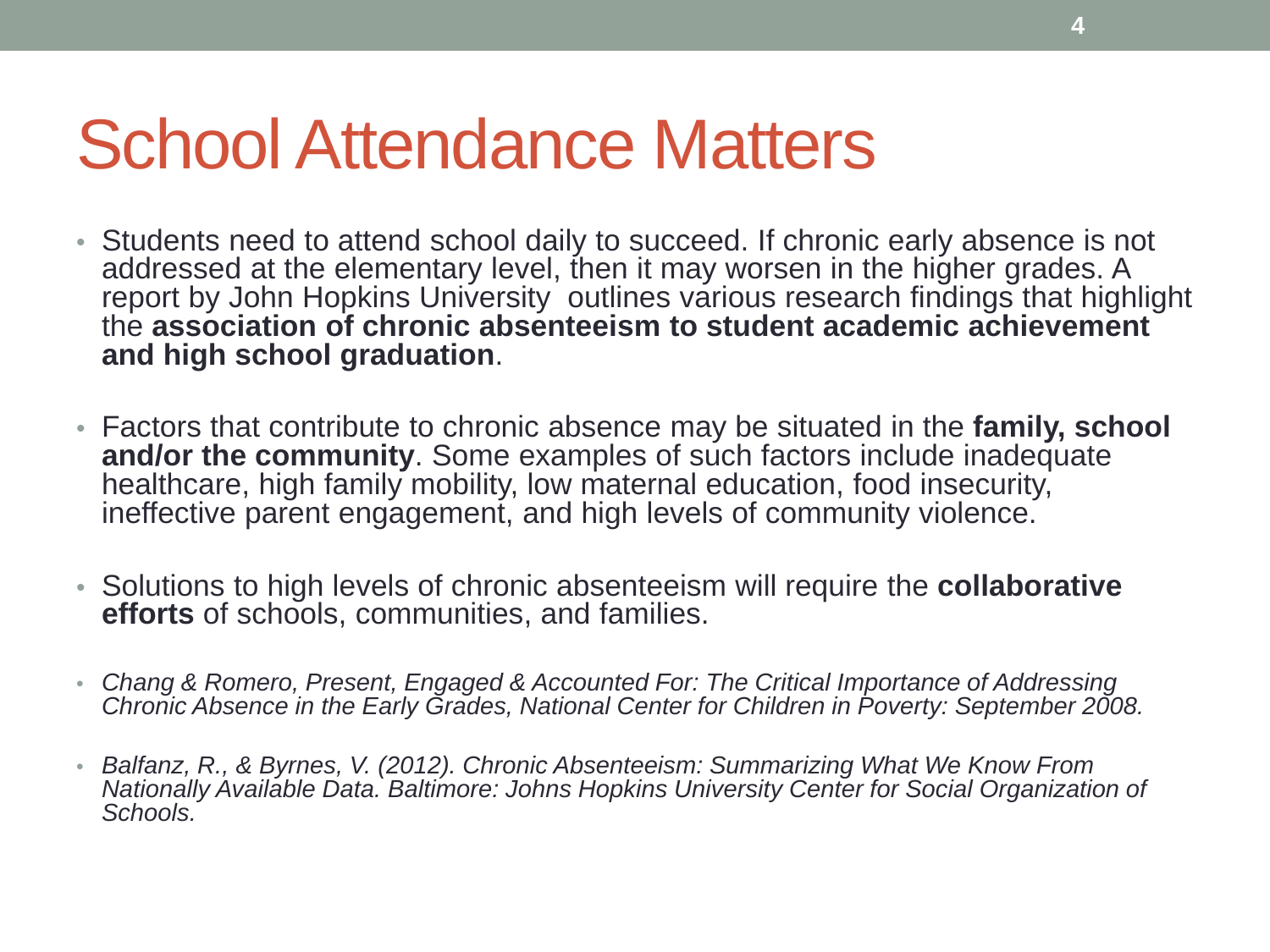# Chronic Absenteeism

- Chronic absenteeism is defined as missing ten percent or greater of the total number of days enrolled in the school year for any reason. It includes both excused and unexcused absences.
- SDE has recently begun to analyze chronic absenteeism at the state, district and school level.
- Student Attendance Rate<sup>\*</sup> = Student's Total Days of Attendance Student's Total Days of Membership
- A student is classified as chronically absent if his/her attendance rate is less than or equal to 90%.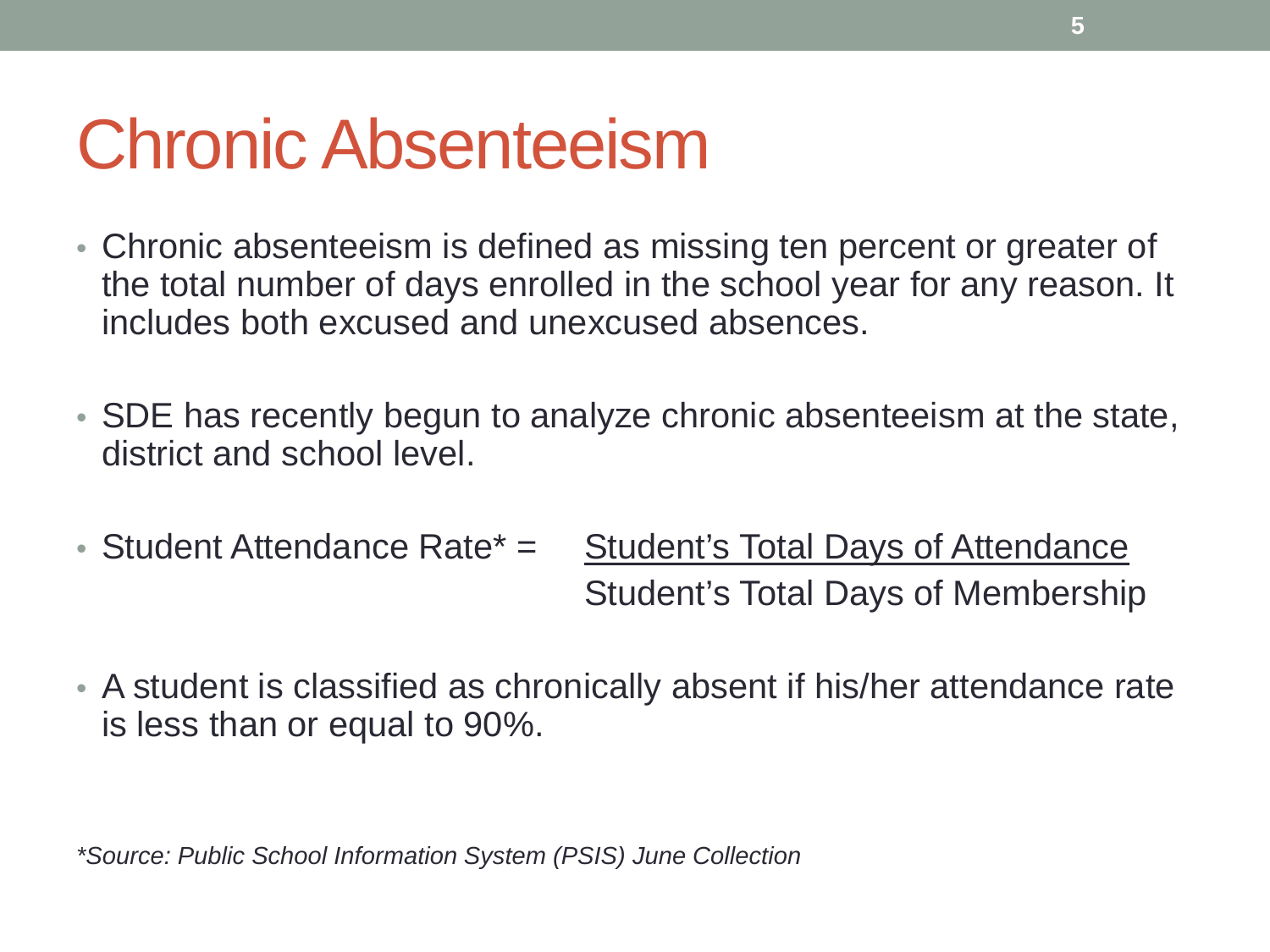# What have we learned?

- Over 11 percent of K-12 students (around 60,000 students) are chronically absent
- Great disparities exist in chronic absenteeism rates:
	- Students eligible for **free lunch** are *three times* as likely as their peers who are not eligible for lunch subsidies to be chronically absent
	- **Black/African American** students are about twice as likely and **Hispanic** students are more than two times as likely as **White**  students to be chronically absent
	- **English Language Learners** and **Students with Disabilities** also evidence substantially higher chronic absenteeism rates when compared to their general education peers.
	- Chronic absenteeism rates are higher in the **urban** districts.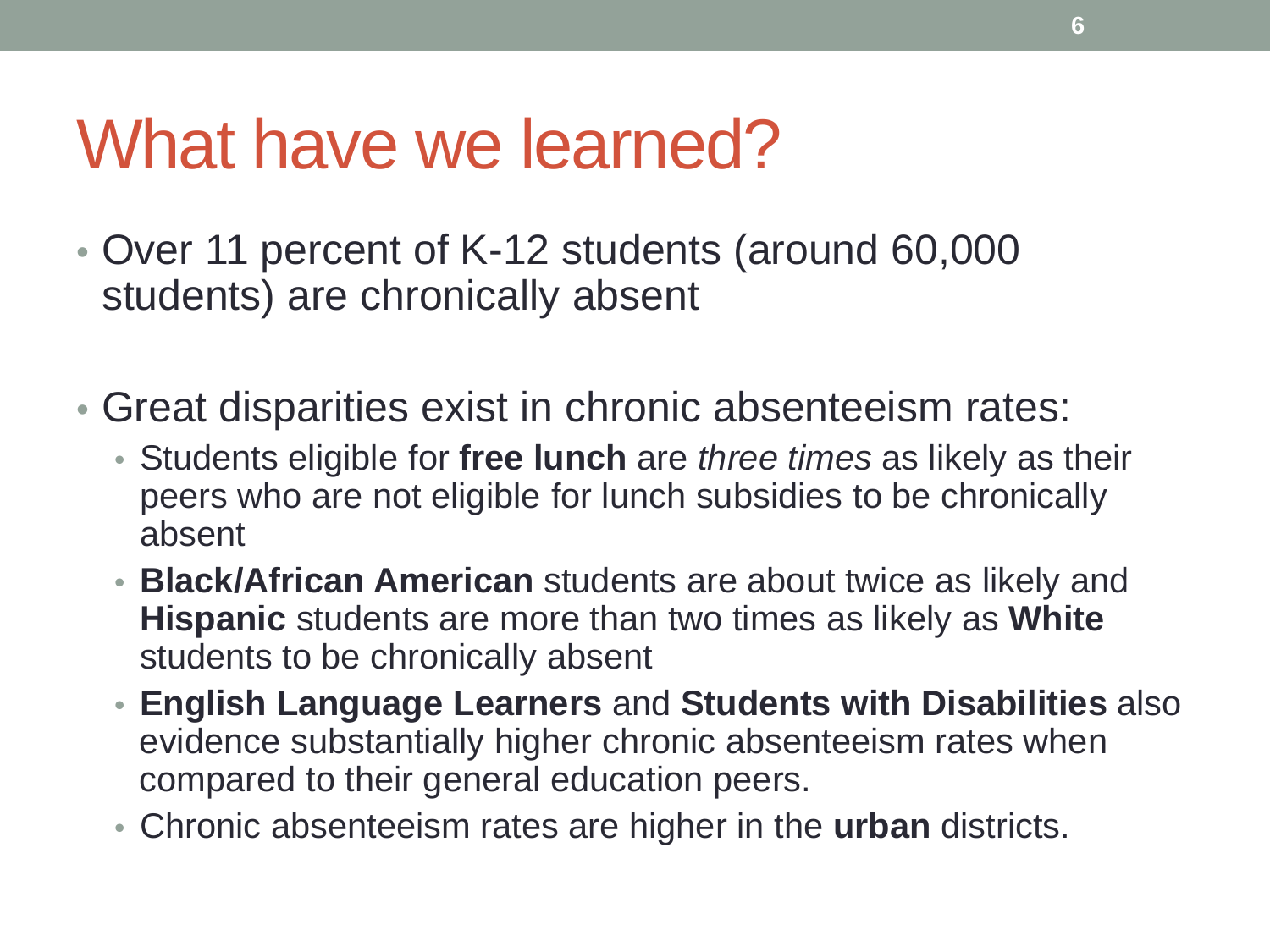## Percent of Students Chronically Absent by Lunch Eligibility, 2012-13

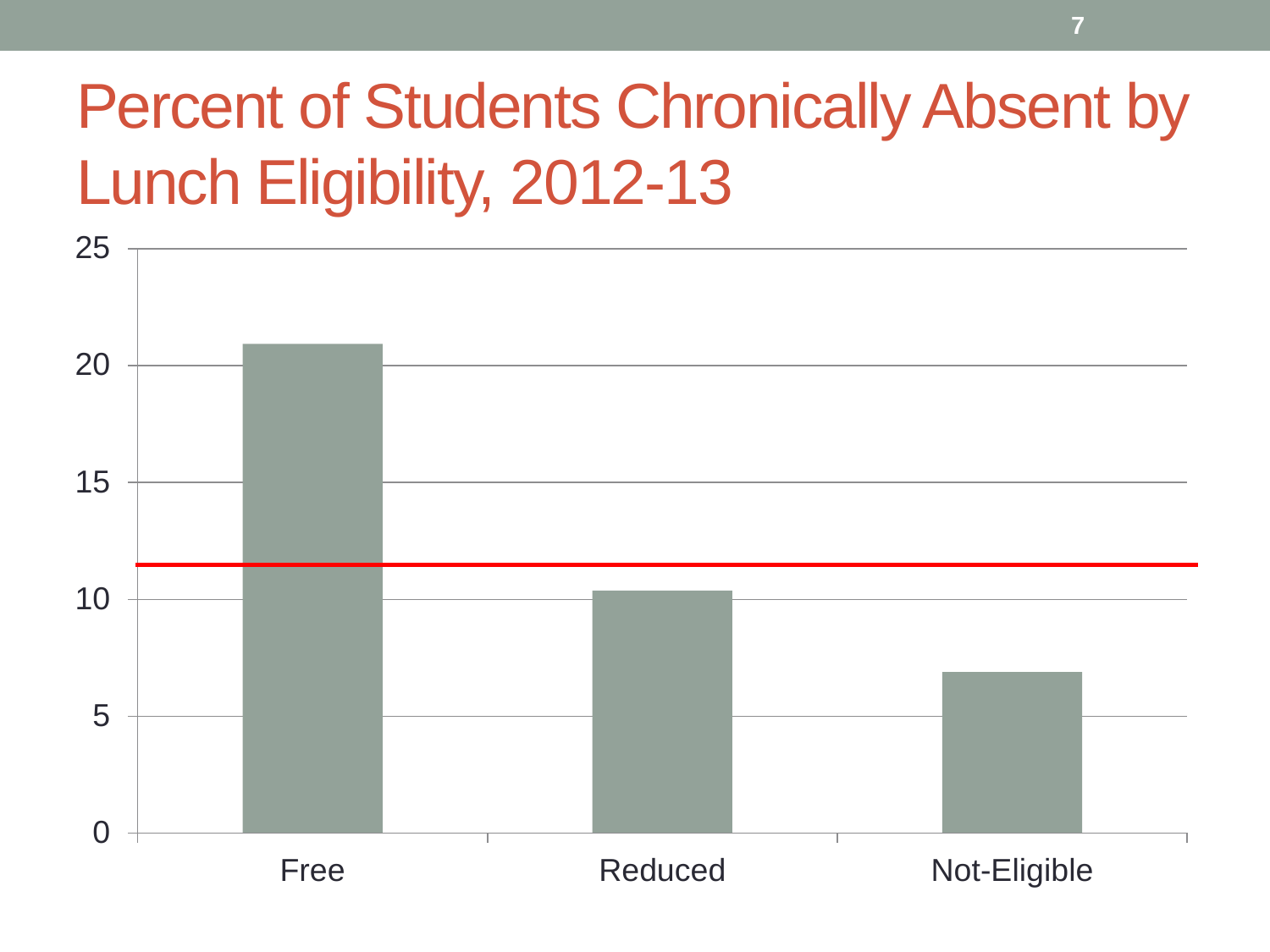#### Percent of Students Chronically Absent by Race/Ethnicity, 2012-13

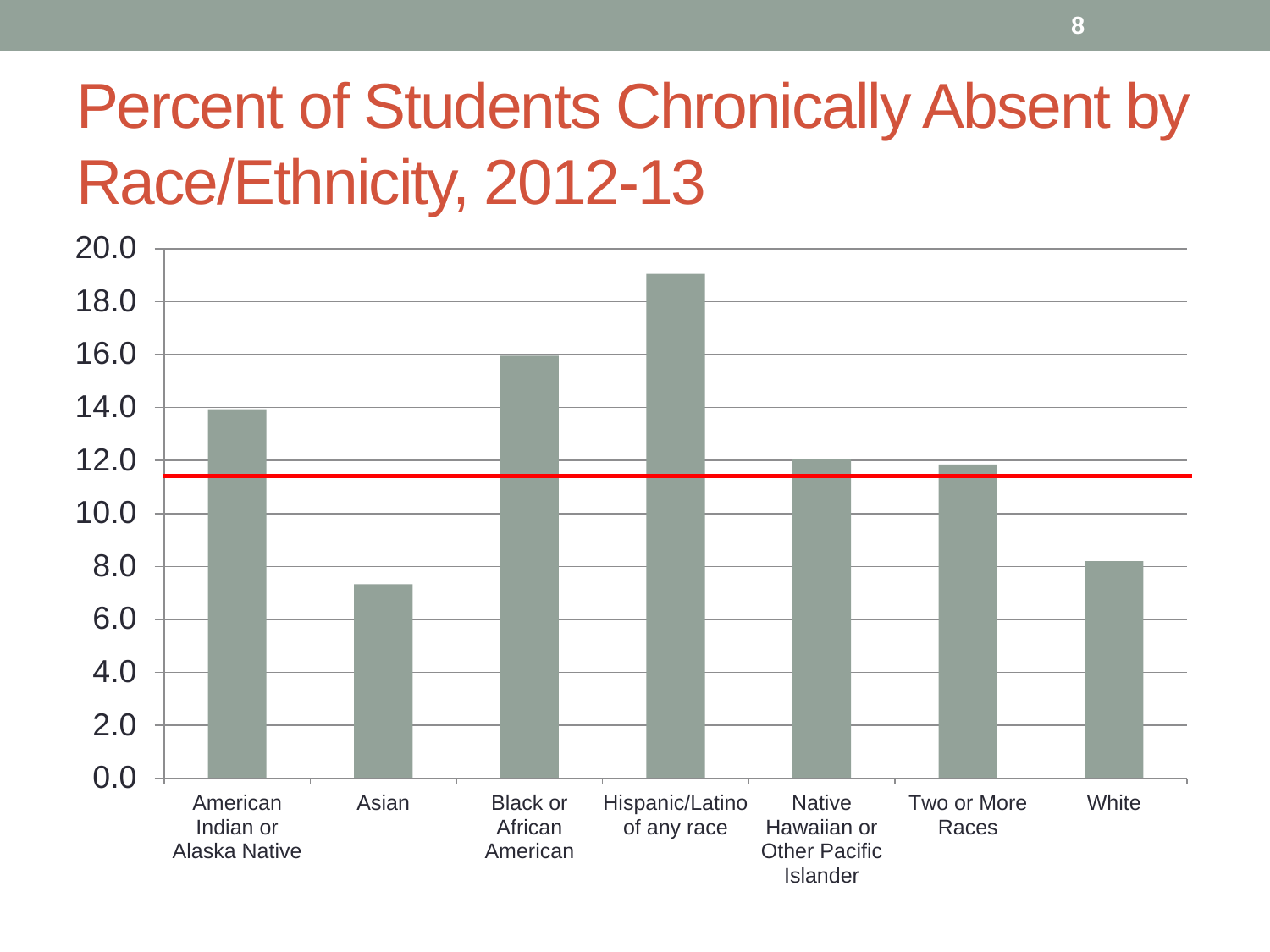

**(Grades K-3) (Grades 4-8) (Grades 9-12)**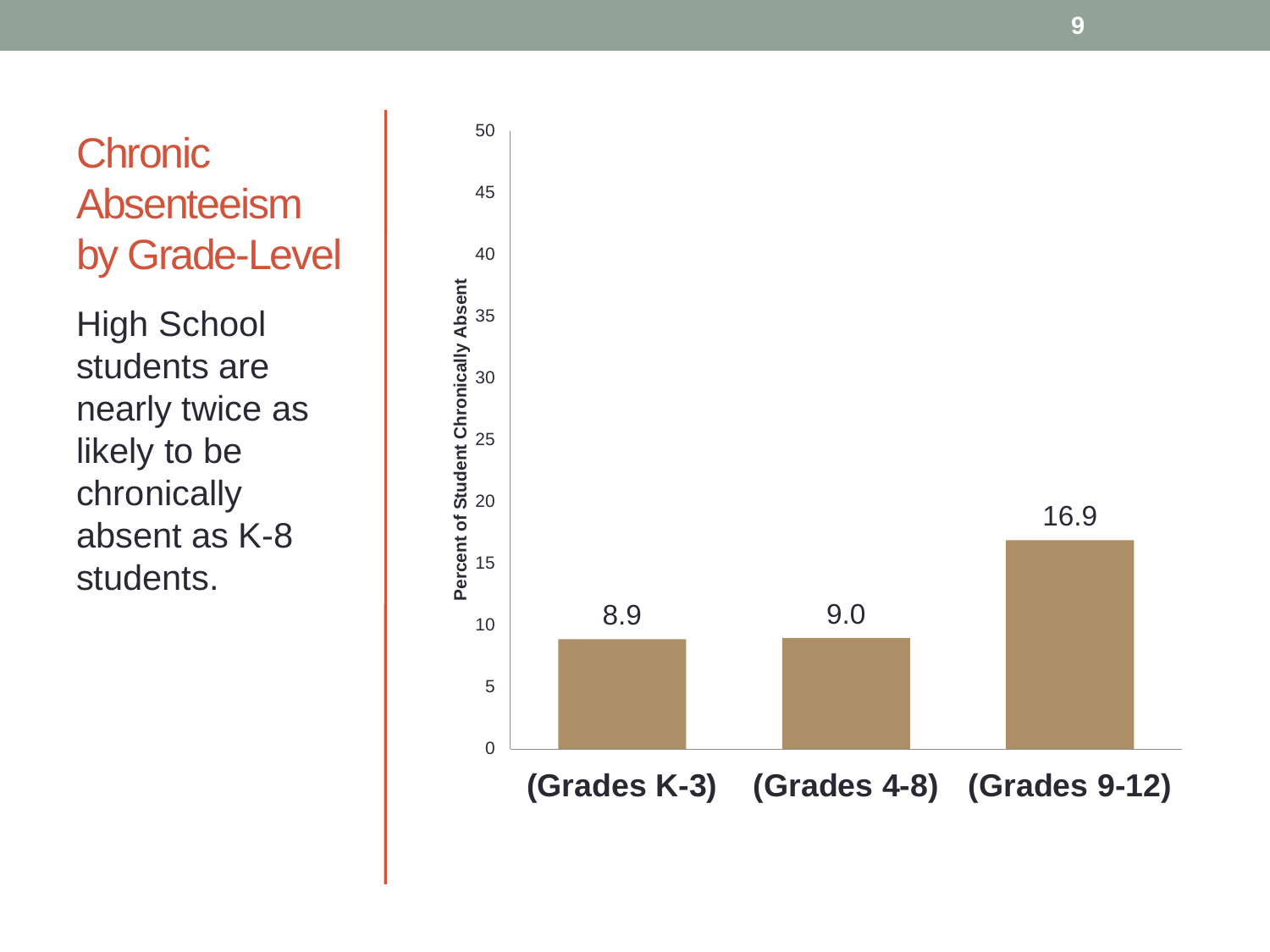#### Chronic Absenteeism by District Type, 2012-13

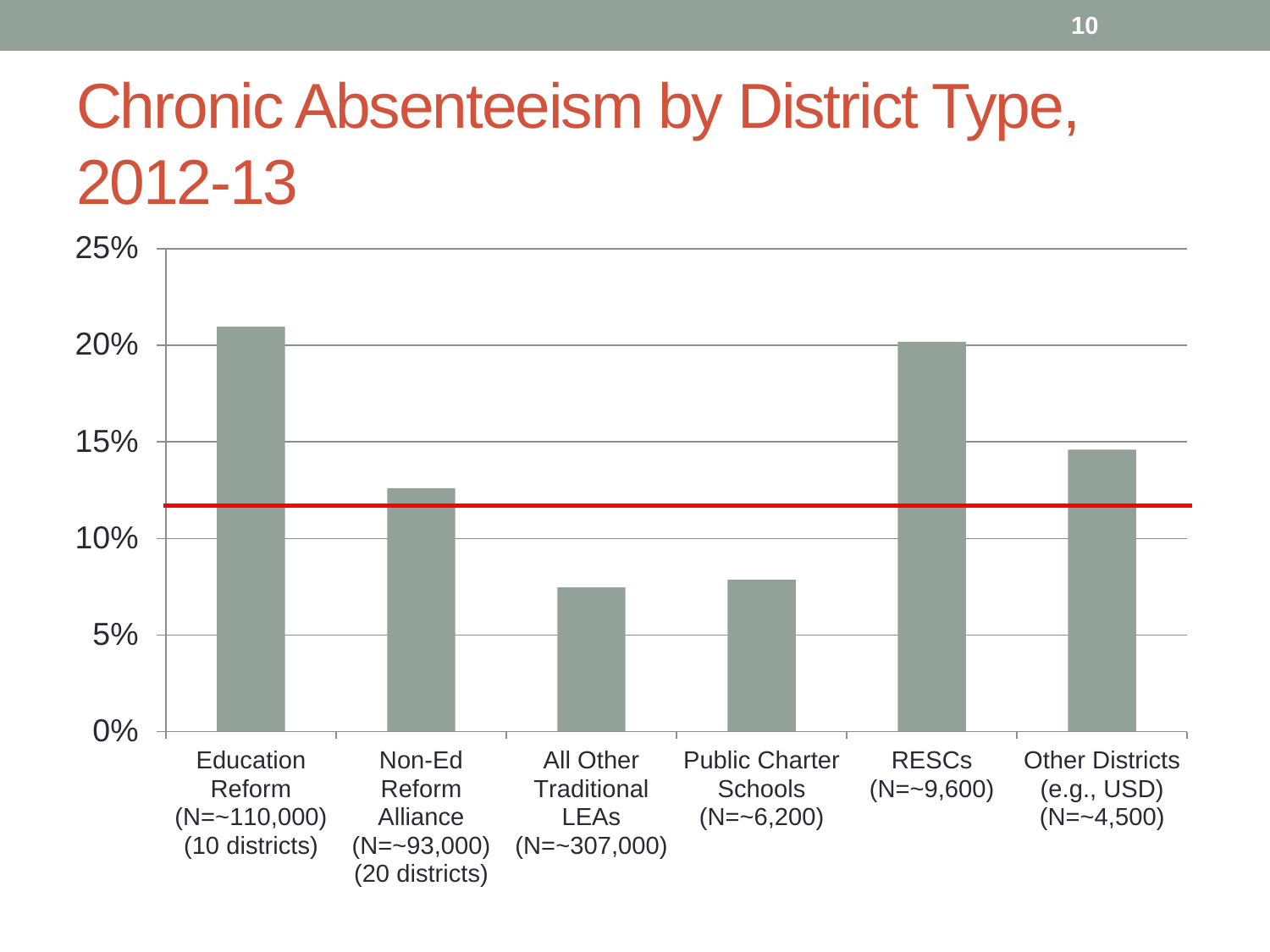#### Where are the chronically absent children?

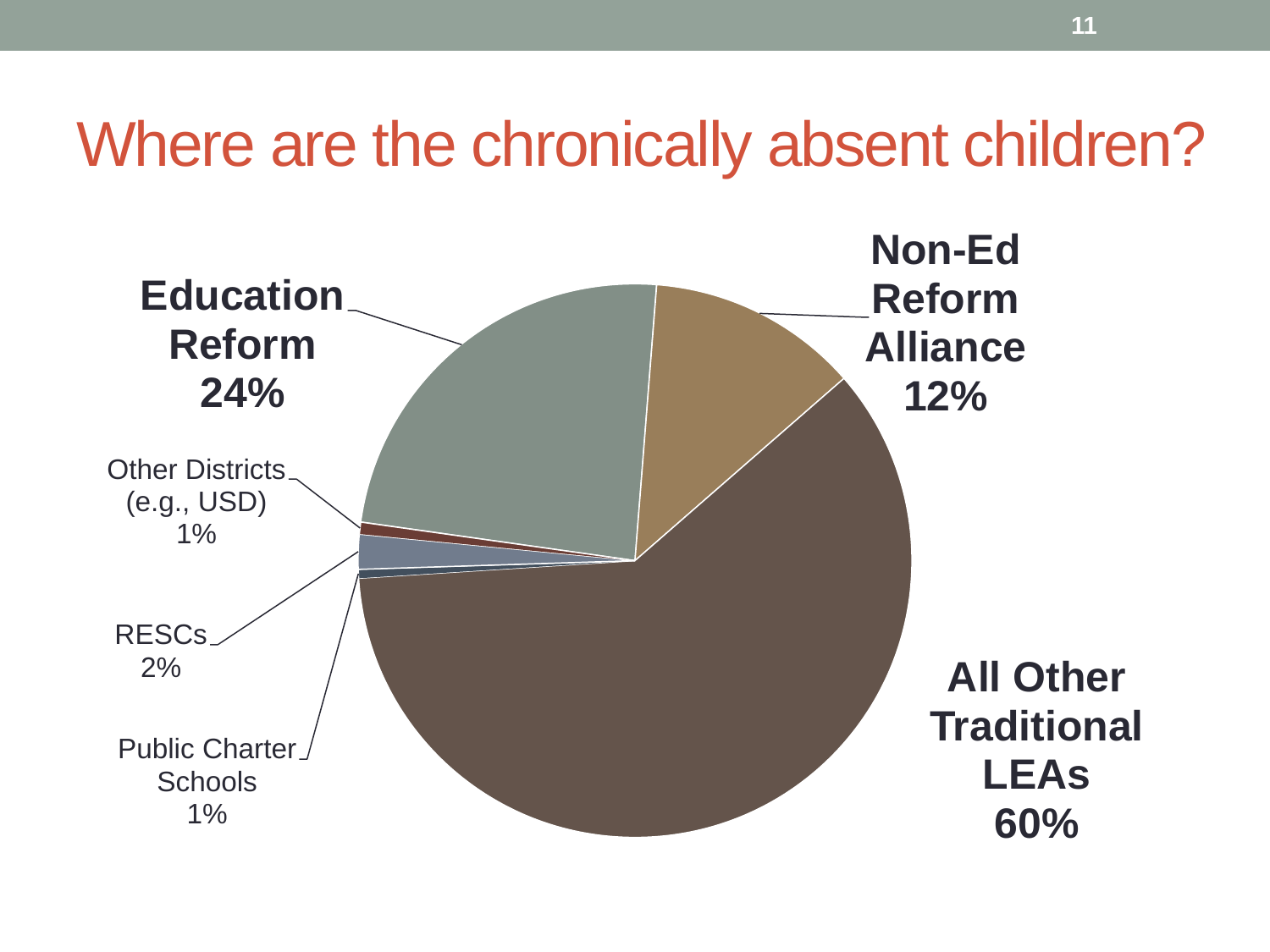# Association of Student Attendance to Achievement and Graduation, 2011-12

• Students were grouped into the following attendance categories to examine their association to student achievement on CMT (standard CMT only) and 4-year graduation

| <b>Attendance Rate Level</b> | <b>Definition</b>                                       |  |
|------------------------------|---------------------------------------------------------|--|
| Satisfactory                 | Student attendance rate<br>greater than 95%             |  |
| At Risk                      | Student attendance rate<br>between 90-95%               |  |
| <b>Chronically Absent</b>    | Student attendance rate of<br>less than or equal to 90% |  |

• In general, students with better attendance evidence higher achievement and graduation rates even among subgroups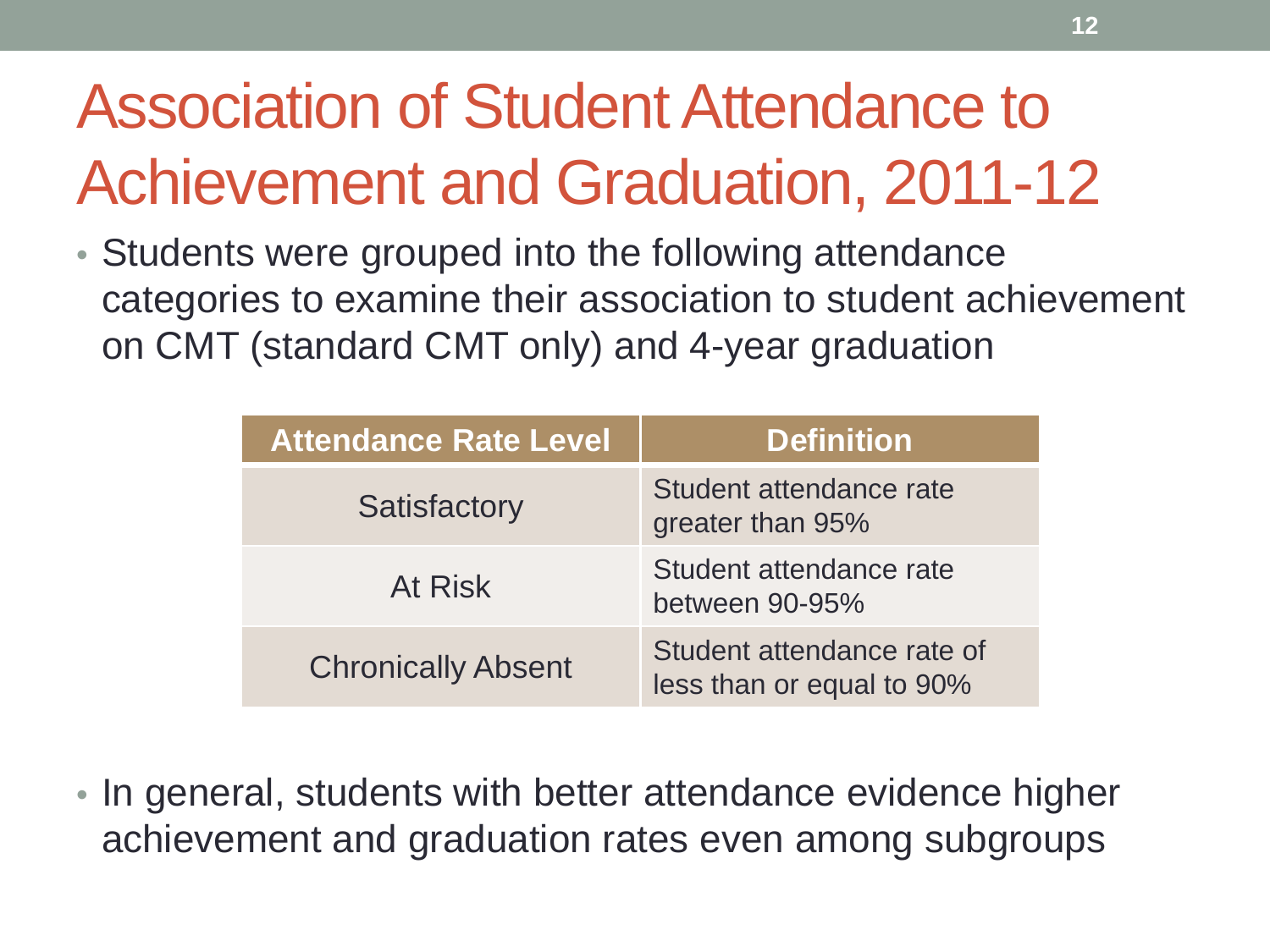## Percent of Students by Attendance Category for CMT Analysis (Grades 3-8)

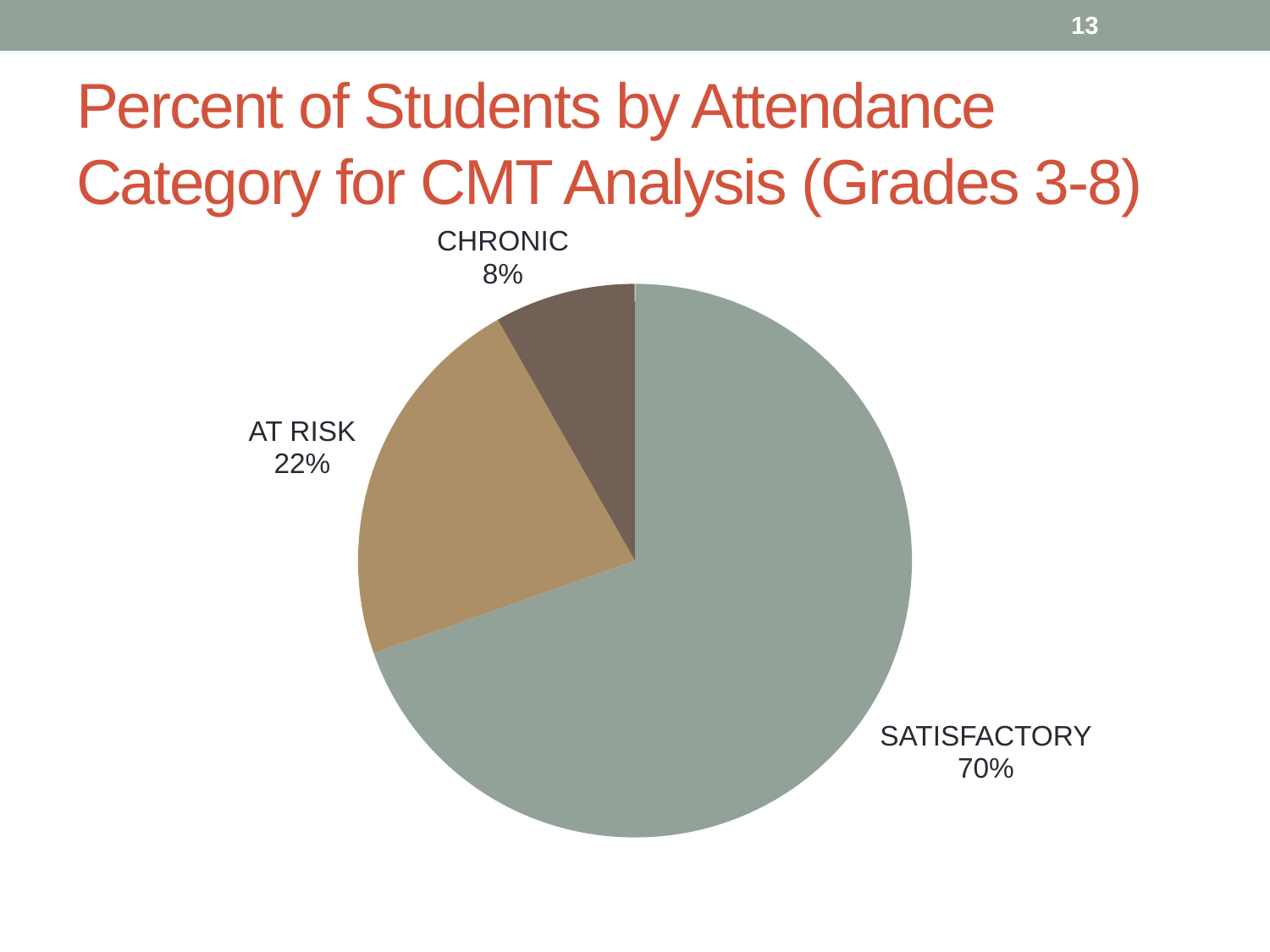# Student Attendance and CMT **Math** (Grades 3-8) By Lunch Eligibility

**76.0 51.0 95.3 83.9 70.5 44.8 93.5 79.3 61.6 38.8 89.5 71.2** % Proficient  $\%$  At Goal  $\%$  Proficient  $\%$  At Goal ■ SATISFACTORY AT-RISK PCHRONICALLY ABSENT

Eligible for Free Lunch Not Eligible for Lunch Subsidies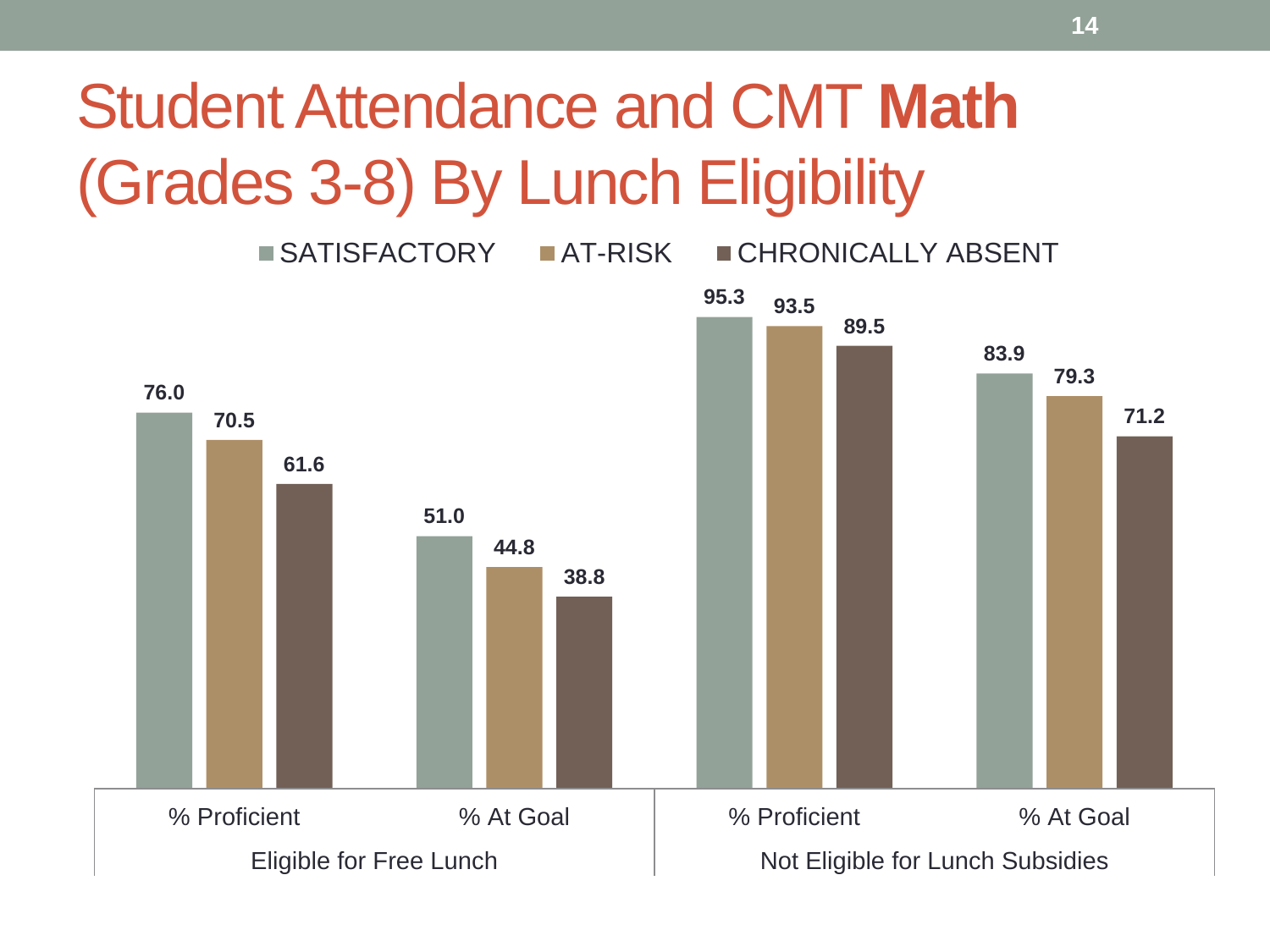## Student Attendance and CMT **Reading** (Grades 3-8) by Lunch Eligibility

**SATISFACTORY AT-RISK CHRONICALLY ABSENT** 

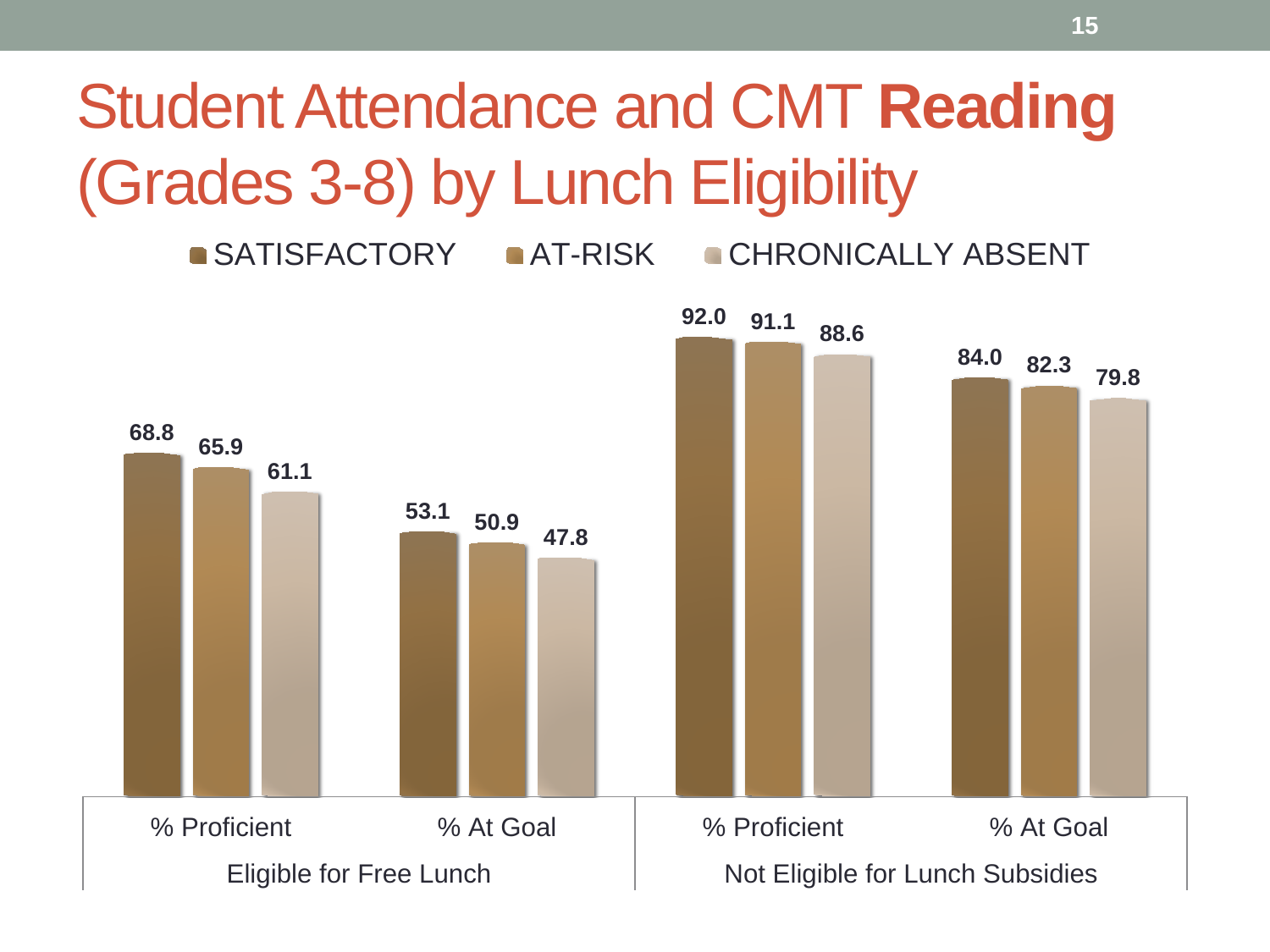#### Student Attendance and CMT **Math** (Grades 3-8) by Race/Ethnicity

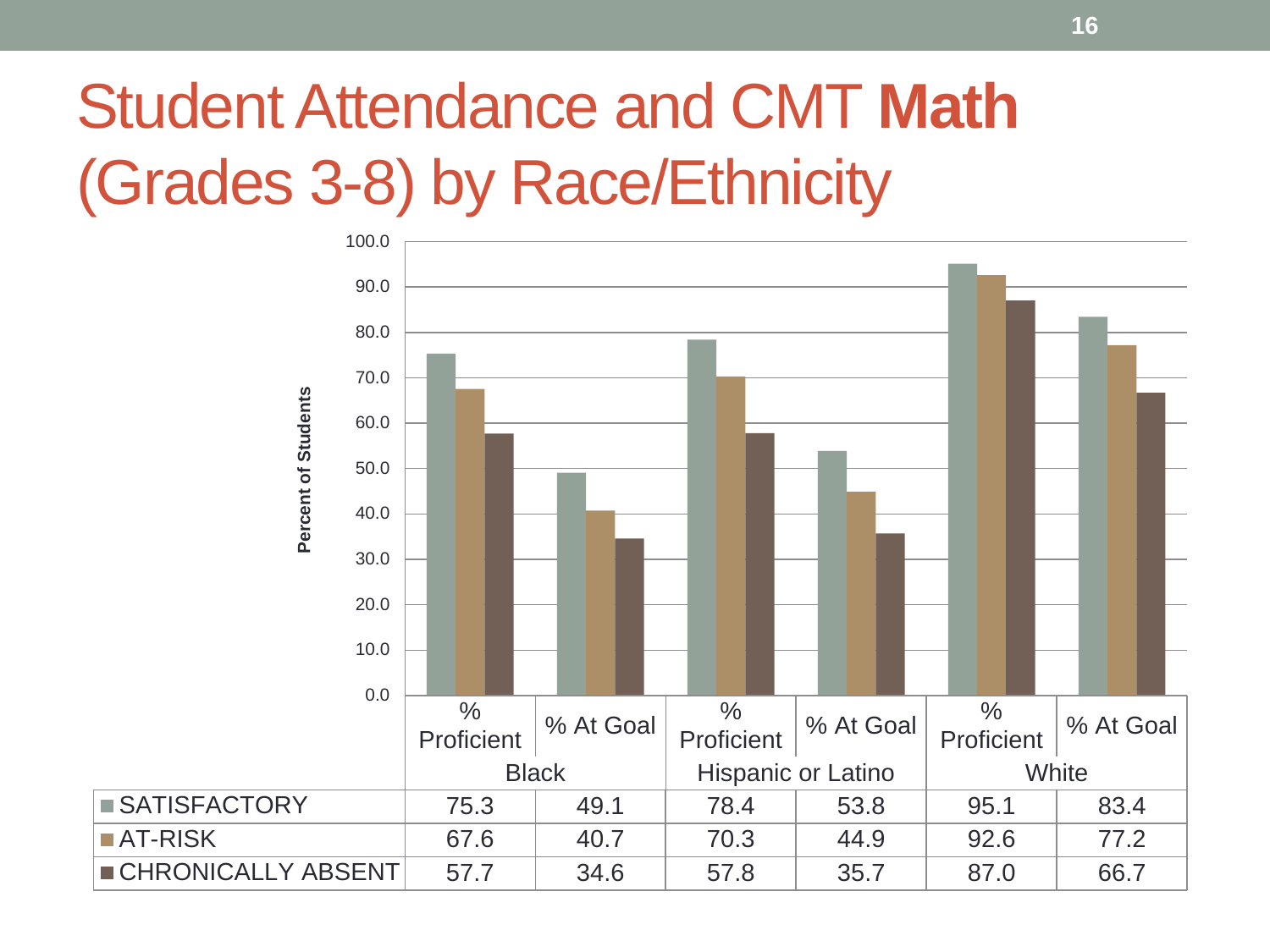### Student Attendance and CMT **Reading** (Grades 3-8) by Race/Ethnicity

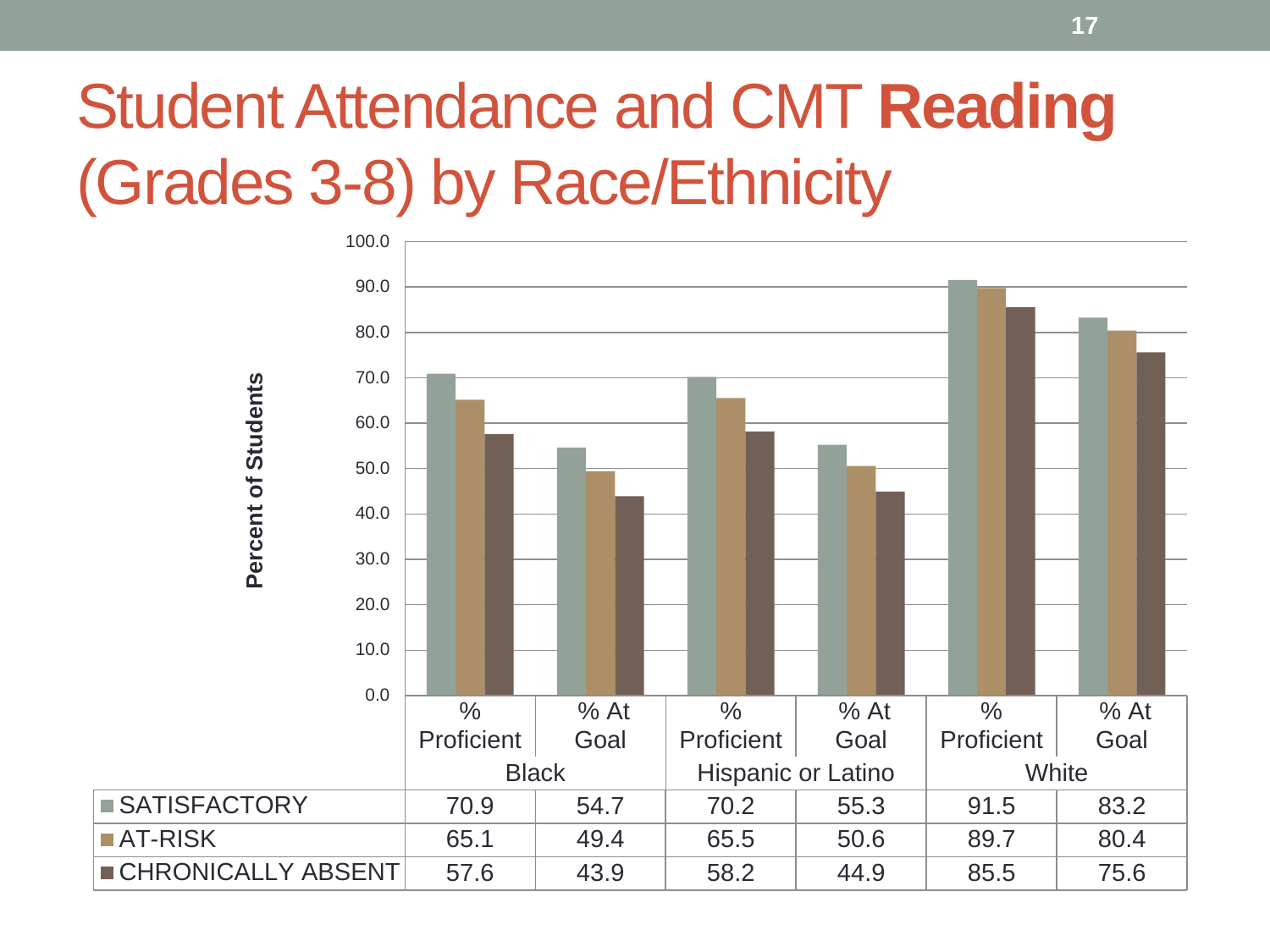# Attendance in 9<sup>th</sup> Grade and Graduation in 4 Years by Lunch Eligibility

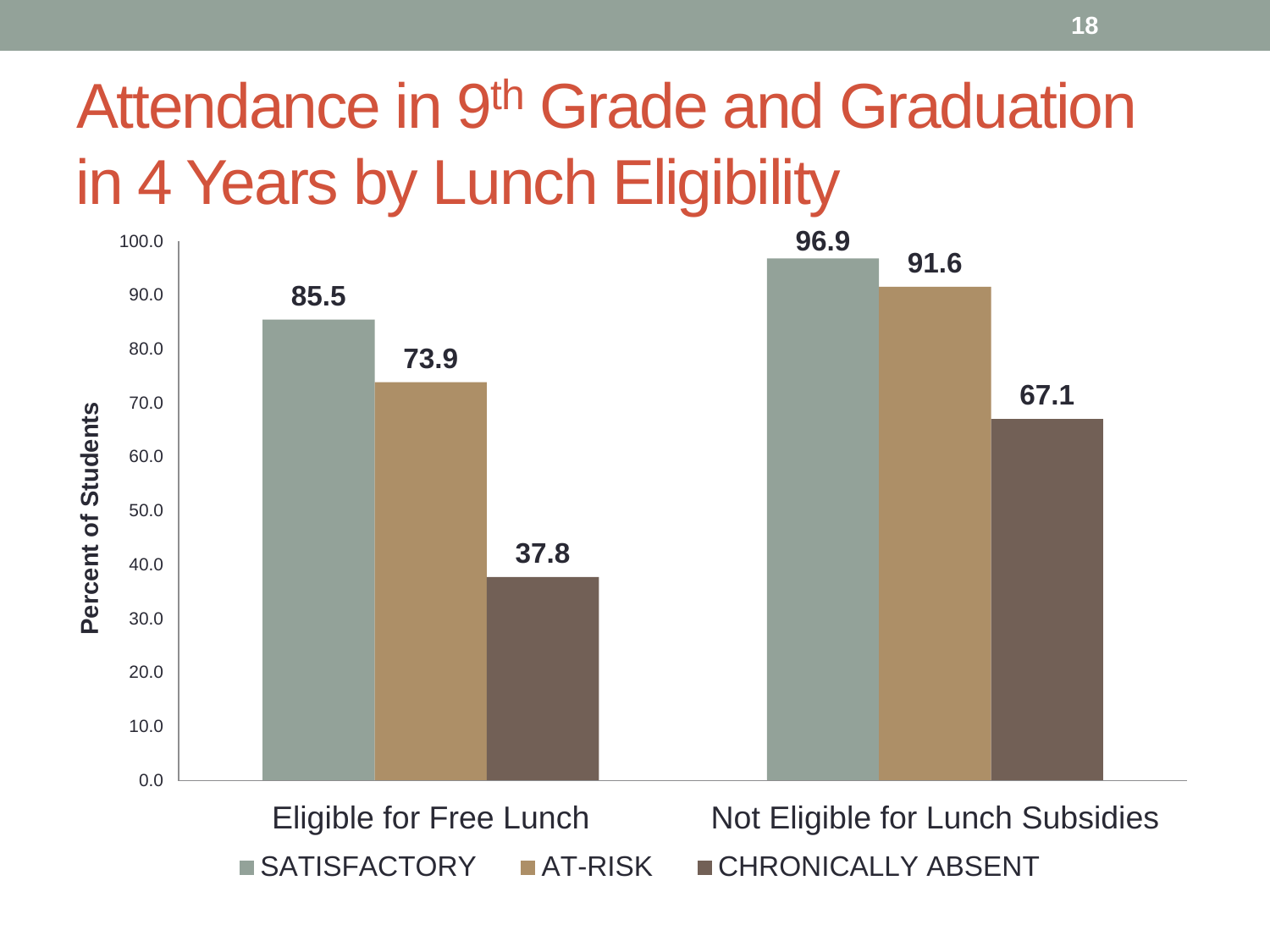## Attendance in 9<sup>th</sup> Grade and Graduation in 4 years by Race/Ethnicity

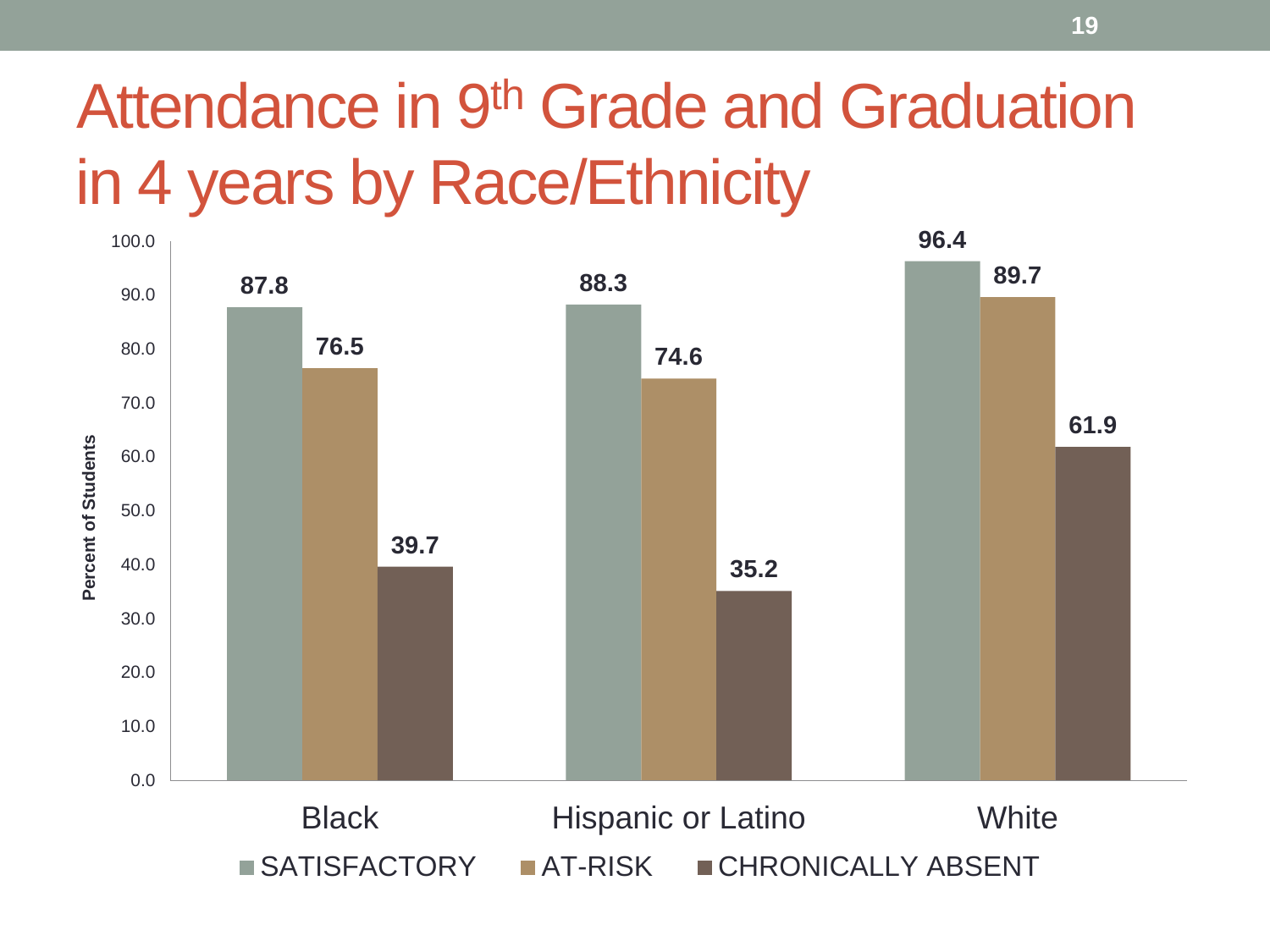#### **Chronic Absenteeism Reports in PSIS (June PSIS Collection ONLY)**

#### **ATTENDANCE REPORTS:**

Attendance Report by District District attendance report by selected fields. Please note this report only includes students where attendance has been reported.

Attendance Report by School School attendance report by selected fields. Please note this report only includes students where attendance has been reported.

Attendance Report by School by Percentage Range School attendance report by school by percentage range. Please note this report only includes students where attendance has been reported.

Chronic Absenteeism Report by School School Absenteeism report by selected fields.

Chronic Absenteeism Report by District District Absenteeism report by selected fields.

*Districts are encouraged to review all attendance related reports available in the June collection and make any necessary changes to a student's reported membership and attendance days prior to the final certification process.*